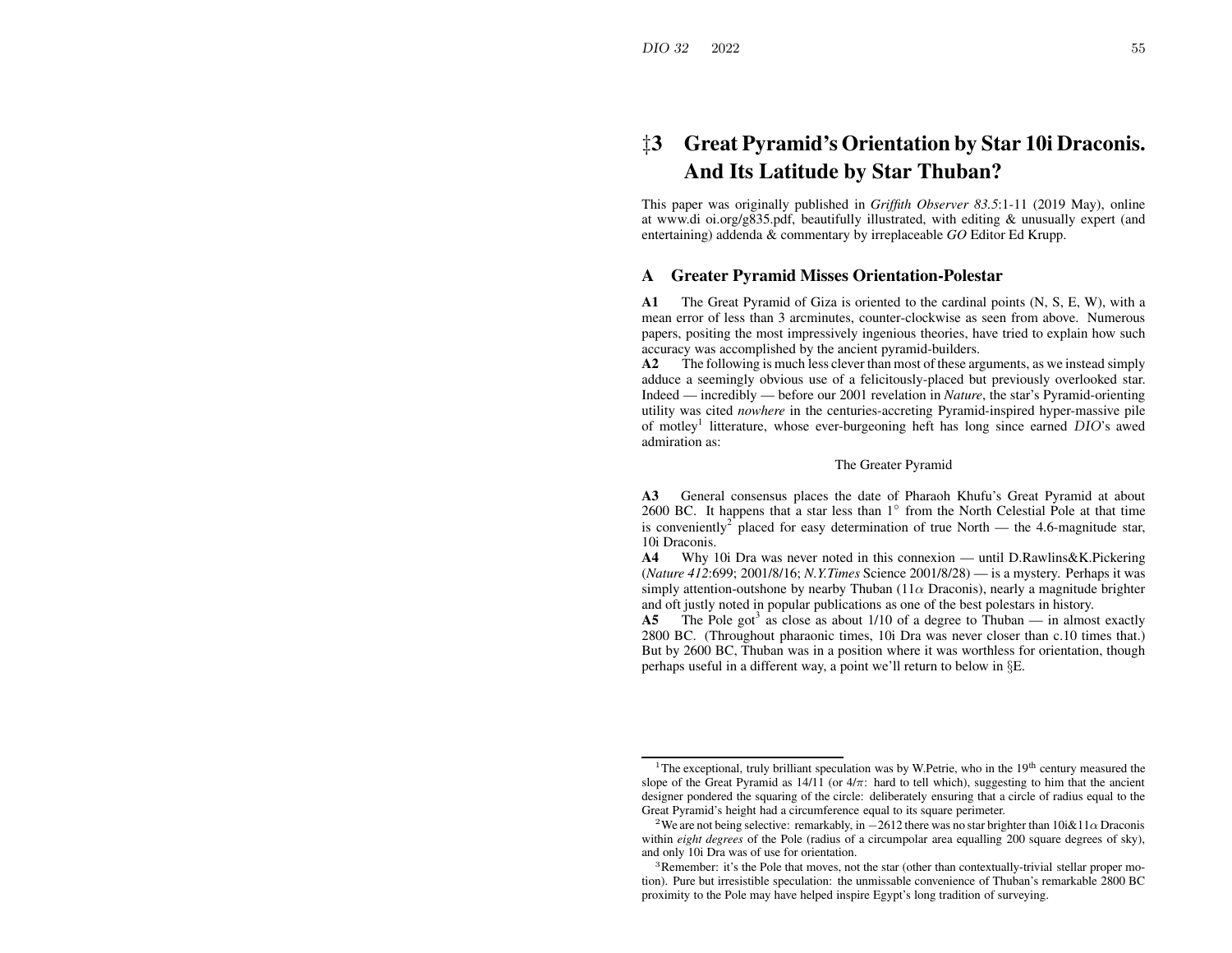## **B Previous Attempts at Solution**

The  $1<sup>st</sup>$  modern scheme that drew serious attention to explaining the orientation problem astronomically was that of Steven Haack (*Archaeoastronomy 7* [*Journal for the History of Astronomy 15*]:S119-S125 [1984]), which proposed that an East-West line was established by the horizon position of the stars Hamal ( $\alpha$  Ari) & Acrab ( $\beta$  Sco), and that precession of the line connecting them allowed estimation of the Pyramid's date. Given the several obvious problems attendant to horizon phenomena, Kate Spence's idea (cover story *Nature 408*:320-324, 2000/11/16, plus O.Gingerich pp.297-298 preface-promo) was more intelligent — e.g., not degraded by atmospheric refraction or local topography. Spence noted that the precessing North Celestial Pole came upon the line connecting stars Mizar (ζ UMa) & Kochab ( $\beta$  UMi) in the 25<sup>th</sup> century BC — and, when vertical, would indicate the true North point on the horizon. The theory could be used to date the Pyramid by finding when the Pole pierced the line, 2467 BC. Though quite speculative&shaky (its inversion-anomalies are explored at www.dioi.org/jd10.pdf [DIO 13.1] p.2), the theory was backed by *Nature*&Gingerich, and so appeared in: *Discover* 2001 Jan; *Scientific American 284.2*:28 (2001 Feb); *Mercury* July-Aug; *National Geographic 200.3*:98 (2001 Sept) — aided by the paper's computational fla w (§C1) being unknown to the public for 9 months. J.Belmonte then proposed (*Archaeoastronomy 26* [*Journal for the History of Astronomy 32*]:S1-S20 [2001] Figs.3ff) <sup>a</sup> different star-pair, Phecda&Megrez (γ &δ UMa), whose connecting line, extended, was crossed by the Pole in the mid-26<sup>th</sup> century BC; but this approach was subject to more uncertainty than Spence's theory. The difficulties with all of these imaginatively-contrived, complex, but independently-unconfirmed hypotheses are summarized at DIO 13.1 pp.2-3 (2003).

### **CA Surer &Far Simpler Method**

**C1** Immediately after the *Nature*-cover appearance of Spence's paper, DIO discovered <sup>a</sup> non-trivial error in itsspherical trig (creditably admitted by Gingerich, & finally by Spence). A letter (eventually Rawlins&Pickering *op cit*) was swiftly submitted to *Nature*, proposing use of stars much nearer the North Celestial Pole. DIO's simple approach: find <sup>a</sup> star which, during a Winter Solstice night's near-12<sup>h</sup> of darkness or Astronomical Twilight,<sup>4</sup> 1/2-circuits the Pole symmetrically, so *its arc's mid-point is North*. Just averaging the 2 extreme azimuths yields azimuth  $0° \equiv$  North.

**C2** As noted at §A, <sup>a</sup> perfect-candidate star exists in Draco the Dragon: 10i Draconis, magnitude 4.61. In −2612, the solstitial colure passed right through 10i Dra, rendering its Right Ascension  $\alpha = 6^{\text{h}}$  exactly. So its semi-circular path around the Pole in a semi-day of 12 sidereal<sup>5</sup> hours looks like an inverted cup, set perfectly symmetrically over the Pole, as depicted in Fig.1. Averaging the two extremal East&West azimuths finds North. The method's efficacy is enhanced by several factors: [a] Azimuthal motion at those extrema is virtually nil, ensuring 2 easily **and repeatedly** measurable quantities to be averaged. [b] The method is recommended by its very simplicity. [c] That 10i Dra is under 1◦ from the Pole makes the measure *less dependent on instrument-reliability* than like use of farther stars. [d] There's no serious systematic error from atmospheric refraction. The method could have been applied anytime for roughly a century ere & aft the optimal date  $-2612$ , allowing an independent if not surprising rough date for the Great Pyramid.





Figure 1: The Great Pyramid's geographical latitude L is  $29°58'$ .7. So if we include the effect of 1'.7 of atmospheric refraction, the Celestial North Pole as seen from the Great Pyramid (and both of the other two Giza pyramids) is above the horizon's North point (azimuth  $0°$ ) by  $30°00'$  — within c.2 parts in 10000. (In §E, we will consider whether the coincidence is meaningful.) In both left&right diagrams of the northern sky as seen from Giza at night, the horizon is the horizontal line at bottom. Perpendicular to the horizon in each diagram is 30 $^{\circ}$  of the Giza meridian — from the horizon to the Celestial Pole. And each diagram bears a dark semi-circle centered on the Pole, depicting the counter-clockwise  $12<sup>h</sup>$ path of one of the two circumpolar stars here considered, whose respective start&endpoints obviously differ by 90◦. The left diagram's half-circle marks the night path of star 10i Dra (magnitude 4.61) around the Pole from c.18<sup>h</sup> to c.6<sup>h</sup> Local Apparent Time on  $-2612/1/10$ -11, or  $0<sup>h</sup>$  to  $12<sup>h</sup>$  sidereal time, on the Winter Solstice, when night's length is the year's greatest, and the interval cited is almost-entirely in full darkness or Astronomical Twilight. (Extremal solar altitude [ $18^h$ & $6^h$ ]  $h_S = -11^\circ.7$ , near enough to Astron.Twilight's  $-12^\circ$ bound.) The radius of 10i Dra's semi-circular arc is  $0^{\circ}58'$ , so (dividing by  $\cos 30^{\circ}$ ) the star oscillates  $1°07'$  in azimuth. The diagram on the right shows the semi-circular night path of star 11 $\alpha$  Dra or Thuban (magnitude 3.65) around the Pole 6<sup>d</sup> later, -2612/1/16-17, from c.18<sup>h</sup> to c.6<sup>h</sup> LAT or 0<sup>h</sup>.4 to 12<sup>h</sup>.4 sidereal time. (extremal  $h_S = -11°.6$ , again about  $-12°$ ). The radius of  $11\alpha$  Dra's semi-circle is  $1°03'$ , which swings it as far east as  $1°13'$ in azimuth, en route from  $1°03'$  below  $30°$  altitude to same above. Both stars visible from Giza throughout their semi-circular paths: R.Tousey & M.Koomen, *Journal of the Optical Society of America 43.3*:177-183 (1953/3).

<sup>&</sup>lt;sup>4</sup>Darkness is when the Sun is 18<sup>°</sup> or more below the horizon; Astronomical Twilight, between 18<sup>°</sup> & 12<sup>°</sup>. At Giza for the semi-circular-path times cited, the two stars were at altitude c.29<sup>°</sup>-31<sup>°</sup>, and the Sun was always at least c.12<sup>°</sup> below the horizon, and at least  $111°$  of azimuth distant at the extrema (LAT 18<sup>h</sup> & 6<sup>h</sup>), so it was dark enough for each star to be visible during its entire 12<sup>h</sup> semi-circular path: see Tousey & Koomen *op cit*.

 $^5$ A sidereal half-day is 2<sup>m</sup> shorter than the solar half-day we refer to elsewhere here, but the difference is negligible with respec<sup>t</sup> to our analysis.